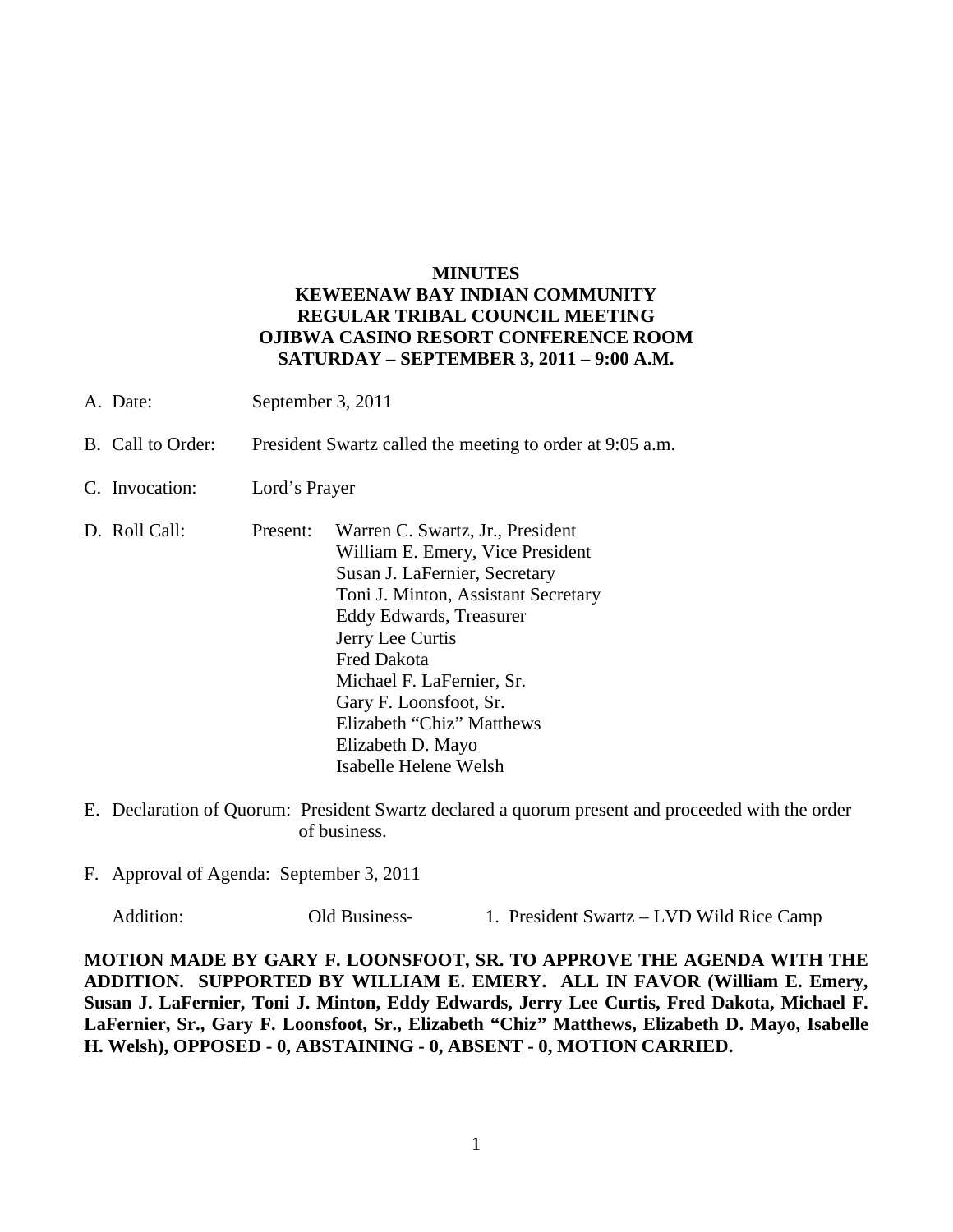## G. For Your Information:

- 1. A "Thank you" from Dylan J. Friisvall
- 2. A "Thank you" from MTU Parade of Nations
- 3. A "Thank you" from the Negaunee Township Community Center Board
- 4. A "Thank you" from the Pine Mountain Music Festival (clothes line donation)
- 5. A "Thank you" from the Wisconsin Historical Foundation Madeline Island Anishinaabeg September Gathering (for the food donation)
- 6. A "Thank you" from Big Brothers Big Sisters Program
- 7. Baraga Casino Financial Report July 31, 2011
- 8. KBIC On-Reservation Metallic Mineral Exploration Sites A federal storm water discharge permit is required for metallic mineral exploration activities on federal land and on Indian Reservations.
- H. President's Report/August 2011 Verbal Report

**MOTION MADE BY MICHAEL F. LAFERNIER, SR. TO APPROVE THE AUGUST 2011 PRESIDENT'S REPORT. SUPPORTED BY ELIZABETH "CHIZ" MATTHEWS. ALL IN FAVOR (William E. Emery, Susan J. LaFernier, Toni J. Minton, Eddy Edwards, Jerry Lee Curtis, Fred Dakota, Michael F. LaFernier, Sr., Gary F. Loonsfoot, Sr., Elizabeth "Chiz" Matthews, Elizabeth D. Mayo, Isabelle H. Welsh), OPPOSED - 0, ABSTAINING - 0, ABSENT - 0, MOTION CARRIED.**

I. Secretary's Report/August 2011 – available for your review

**MOTION MADE BY TONI J. MINTON TO APPROVE THE AUGUST 2011 SECRETARY'S REPORT. SUPPORTED BY ELIZABETH "CHIZ" MATTHEWS. ALL IN FAVOR (William E. Emery, Susan J. LaFernier, Toni J. Minton, Eddy Edwards, Jerry Lee Curtis, Fred Dakota, Michael F. LaFernier, Sr., Gary F. Loonsfoot, Sr., Elizabeth "Chiz" Matthews, Elizabeth D. Mayo, Isabelle H. Welsh), OPPOSED - 0, ABSTAINING - 0, ABSENT - 0, MOTION CARRIED.**

J. Treasurer's Report/August 2011 – Verbal Report

**MOTION MADE BY GARY F. LOONSFOOT, SR. TO APPROVE THE AUGUST 2011 TREASURER'S REPORT. SUPPORTED BY WILLIAM E. EMERY. TEN IN FAVOR (William E. Emery, Susan J. LaFernier, Toni J. Minton, Eddy Edwards, Jerry Lee Curtis, Michael F. LaFernier, Sr., Gary F. Loonsfoot, Sr., Elizabeth "Chiz" Matthews, Elizabeth D. Mayo, Isabelle H. Welsh), OPPOSED - 0, ABSTAINING - 0, ONE ABSENT (Fred Dakota), MOTION CARRIED.**

(Fred Dakota is out of the room)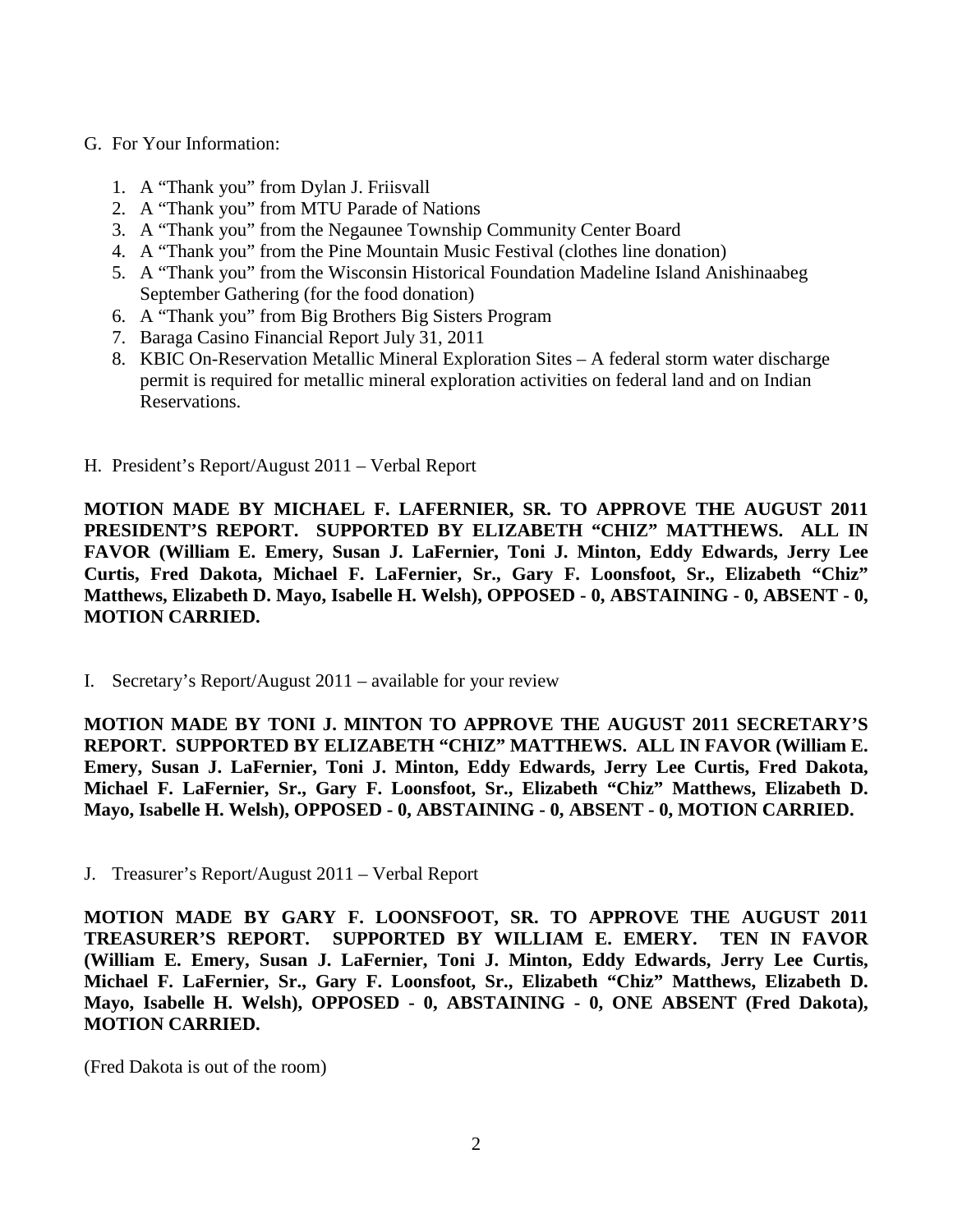K. CEO's Report/August 2011 - available for your review [also available on ojibwa.com]

**MOTION MADE BY ELIZABETH D. MAYO TO APPROVE THE AUGUST 2011 CEO'S REPORT. SUPPORTED BY ELIZABETH "CHIZ" MATTHEWS. ALL IN FAVOR (William E. Emery, Susan J. LaFernier, Toni J. Minton, Eddy Edwards, Jerry Lee Curtis, Fred Dakota, Michael F. LaFernier, Sr., Gary F. Loonsfoot, Sr., Elizabeth "Chiz" Matthews, Elizabeth D. Mayo, Isabelle H. Welsh), OPPOSED - 0, ABSTAINING - 0, ABSENT - 0, MOTION CARRIED.**

L. Department Head Reports – July 2011

**MOTION MADE BY SUSAN J. LAFERNIER TO APPROVE THE JULY 2011 DEPARTMENT HEAD REPORTS. SUPPORTED BY TONI J. MINTON. NINE IN FAVOR (William E. Emery, Susan J. LaFernier, Toni J. Minton, Jerry Lee Curtis, Fred Dakota, Gary F. Loonsfoot, Sr., Elizabeth "Chiz" Matthews, Elizabeth D. Mayo, Isabelle H. Welsh), TWO OPPOSED (Eddy Edwards, Michael F. LaFernier, Sr.), ABSTAINING - 0, ABSENT - 0, MOTION CARRIED.**

M. Recognize Scheduled Delegation/Individuals:

1. Debra Williamson/Monica Kohn, President, Turtle Island Cultural Services – Announcement of ANA Language Grant

Debra, along with two other women, started a non-profit Indian Corporation incorporated under the State of Michigan for the Turtle Island Cultural Services, founded in 2009.

The Corporation was awarded an ANA Language Grant for the Ojibwemowin Wadiswan. (Ojibwe Language Nest)

The Board of Directors consists of Monica Kohn, President, Sandy Pittsley, Shirley McKasy, Kathy Lanczy, and Veronica Adams. Christine Awonohopay will coordinate the program.

Debra would like to partner with KBIC's current Educational Programs.

Her grant proposal states they will have 10 to 12 children receive over 1500 hours of language immersion which will expand their fluency use to a level two by the end of the three year grant funding period.

N. Old Business:

1. President Swartz - LVD Wild Rice Camp Additional Funding for 10 Households

**MOTION MADE BY ELIZABETH D. MAYO TO APPROVE UP TO THIRTY HOUSEHOLDS (TOTAL) FOR THE LVD WILD RICE CAMP. SUPPORTED BY MICHAEL F. LAFERNIER, SR. ALL IN FAVOR (William E. Emery, Susan J. LaFernier, Toni J. Minton, Eddy Edwards, Jerry Lee Curtis, Fred Dakota, Michael F. LaFernier, Sr., Gary F. Loonsfoot, Sr., Elizabeth "Chiz" Matthews, Elizabeth D. Mayo, Isabelle H. Welsh), OPPOSED - 0, ABSTAINING - 0, ABSENT - 0, MOTION CARRIED.**